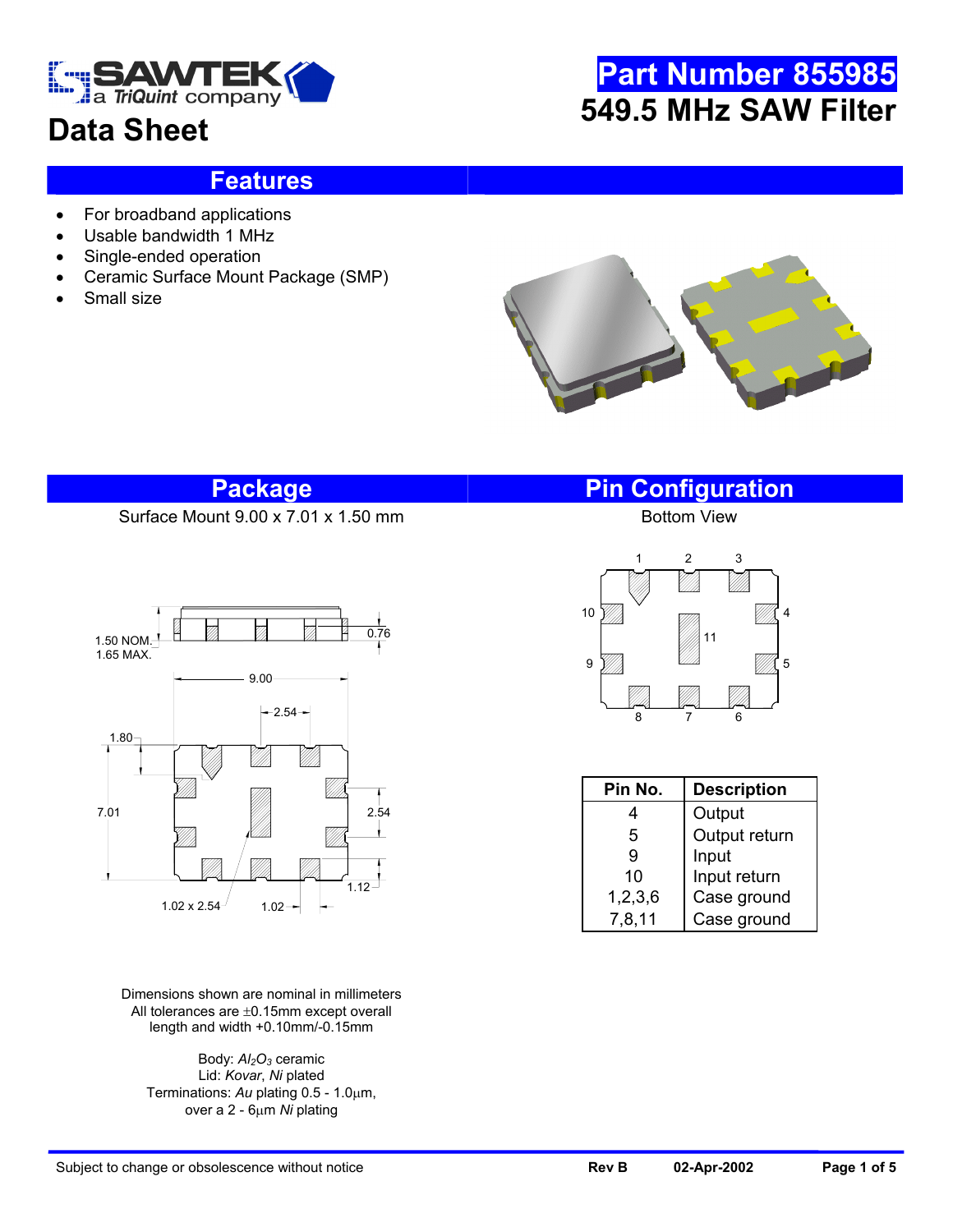

## **Part Number 855985 549.5 MHz SAW Filter**

## **Data Sheet**

#### **Electrical Specifications (1)**

**Operating Temperature Range: (2)** -10 to +65  $^{\circ}$ C

| Parameter <sup>(3)</sup>             | <b>Minimum</b> | <b>Typical</b> | <b>Maximum</b>           | <b>Unit</b> |
|--------------------------------------|----------------|----------------|--------------------------|-------------|
| <b>Center Frequency</b>              |                | 549.5          |                          | <b>MHz</b>  |
| <b>Insertion Loss at 549.5 MHz</b>   |                | 11.6           | 13                       | dB          |
| Lower 1 dB Bandwidth (4)             |                | 548.73         | 549                      | <b>MHz</b>  |
| <b>Upper 1 dB Bandwidth</b>          | 550            | 550.41         |                          | <b>MHz</b>  |
| 3 dB Bandwidth $(4)$                 |                | 1.99           | 2.2                      | <b>MHz</b>  |
| Lower 40 dB Bandwidth <sup>(4)</sup> | 547.4          | 547.83         |                          | <b>MHz</b>  |
| <b>Upper 40 dB Bandwidth</b>         |                | 551.08         | 551.6                    | <b>MHz</b>  |
| <b>Amplitude Variation</b>           |                |                |                          |             |
| 549 - 550 MHz                        |                | 0.5            | $\mathbf{1}$             | $dB$ p-p    |
| Phase Ripple <sup>(5)</sup>          |                |                |                          |             |
| 549 - 550 MHz                        |                | 0.81           | 5                        | deg p-p     |
| <b>Group Delay Ripple</b>            |                |                |                          |             |
| 549 - 550 MHz                        |                | 80             | 150                      | ns          |
| <b>Absolute Attenuation</b>          |                |                |                          |             |
| 10 - 250 MHz                         | 50             | 70             |                          | dB          |
| 250 - 536.5 MHz                      | 40             | 49             |                          | dB          |
| 536.5 - 547.4 MHz                    | 40             | 43             |                          | dB          |
| 551.6 - 562.5 MHz                    | 37             | 40             |                          | dB          |
| 562.5 - 2000 MHz                     | 40             | 50             |                          | dB          |
| <b>Input/Output VSWR</b>             |                |                |                          |             |
| 549 - 550 MHz                        |                | 1.3:1          | 2:1                      |             |
| Source Impedance: (6)                |                | 50             | $\overline{\phantom{a}}$ | $\Omega$    |
| Load Impedance: (6)                  |                | 50             | $\overline{\phantom{a}}$ | $\Omega$    |

#### **Notes:**

- 1. All specifications are based on the test circuit shown below
- 2. In production, devices will be tested at room temperature to a guardbanded specification to ensure electrical compliance over temperature
- 3. Electrical margin has been built into the design to account for the variations due to temperature drift and manufacturing tolerances
- 4. Relative to insertion loss at 549.5 MHz
- 5. Sliding aperture of 0.2 MHz
- 6. This is the optimum impedance in order to achieve the performance shown

#### **Test Circuit:**

Actual matching values may vary due to PCB layout and parasitics

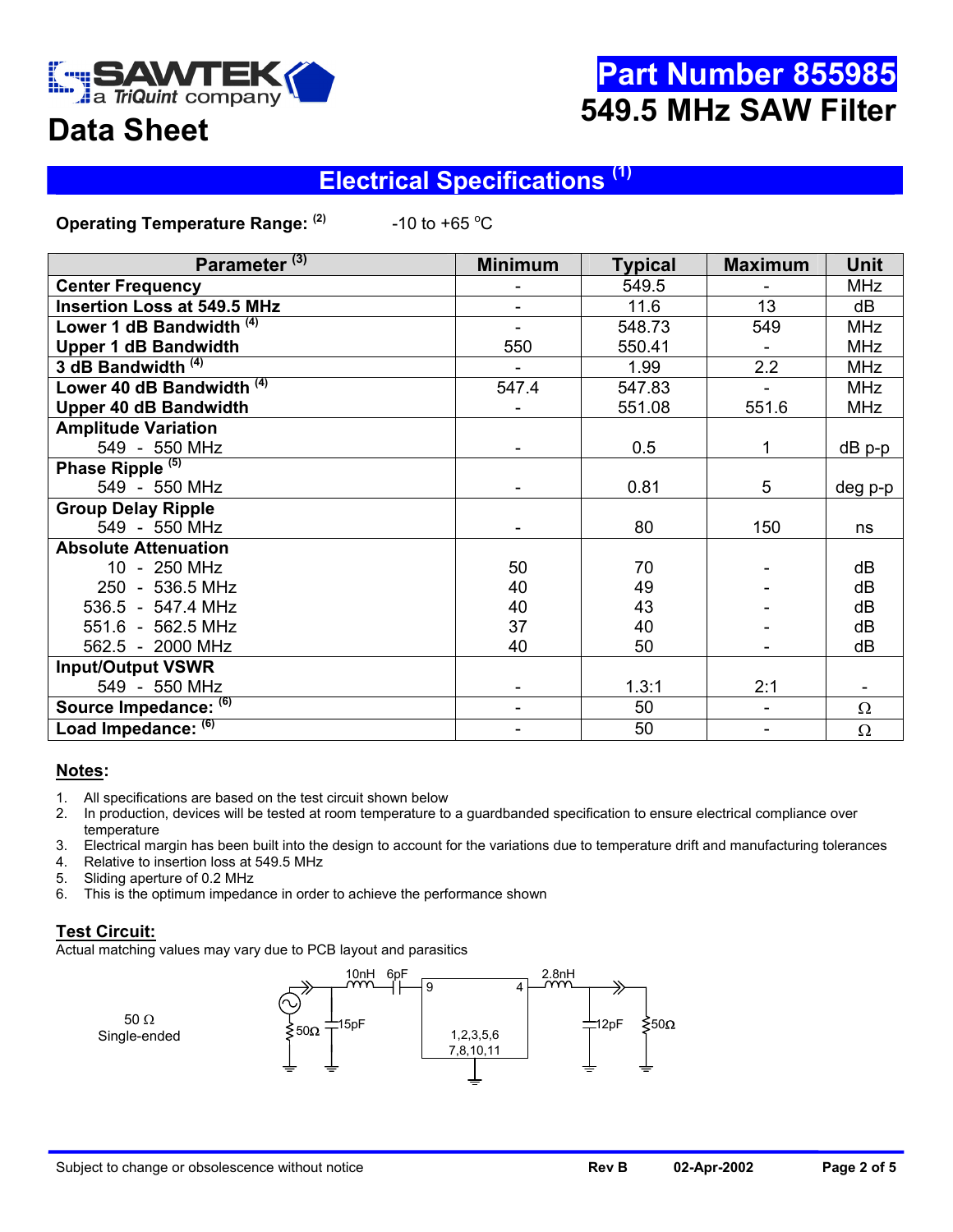

## **Part Number 855985 549.5 MHz SAW Filter**

# **Data Sheet**

#### **Typical Performance** (at +25°C)

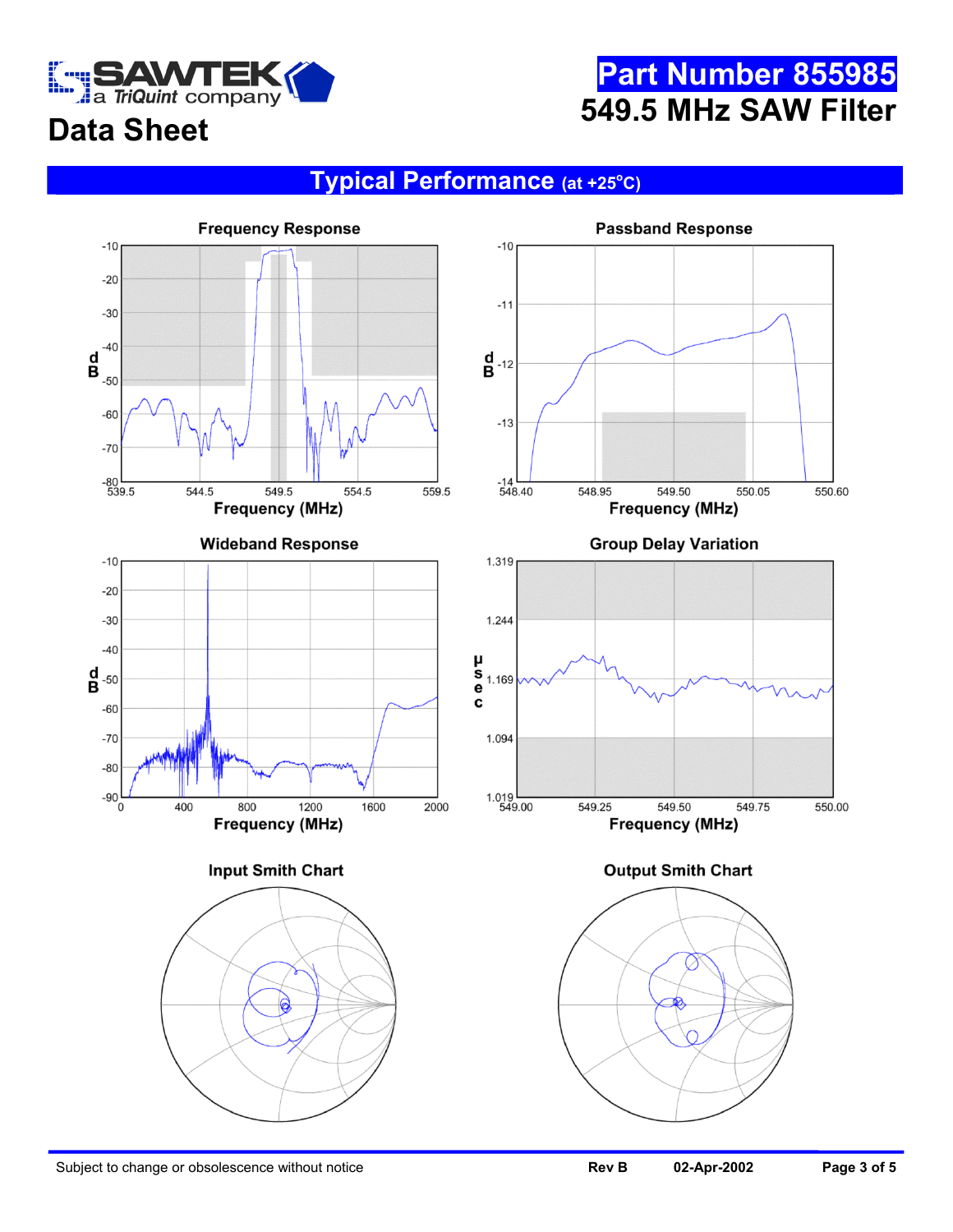

## **Data Sheet**

# **Part Number 855985 549.5 MHz SAW Filter**

#### **Matching Schematics**

Actual matching values may vary due to PCB layout and parasitics



#### **Marking Marking PCB Footprint**





The date code consists of: day of the current year (Julian, 3 digits), last digit of the year (1 digit) and hour (2 digits)

This footprint represents a recommendation only Dimensions shown are nominal in millimeters

**Tape and Reel** 



 $2.0 - 4.0 - 01.5$ 0.3 A 1.75  $\overline{\Theta}$   $\overline{\Theta}$  $\overline{\odot}$  $\overline{\odot}$  $\overline{\Theta}$  $\overline{\oplus}$ 7.5 16.0 9.22  $2.2 \rightarrow 7.22$ 12.0  $\rightarrow$   $_{\emptyset1.5}$   $\rightarrow$  A Section A-A

> Dimensions shown are nominal in millimeters Packaging quantity: 2000 units/reel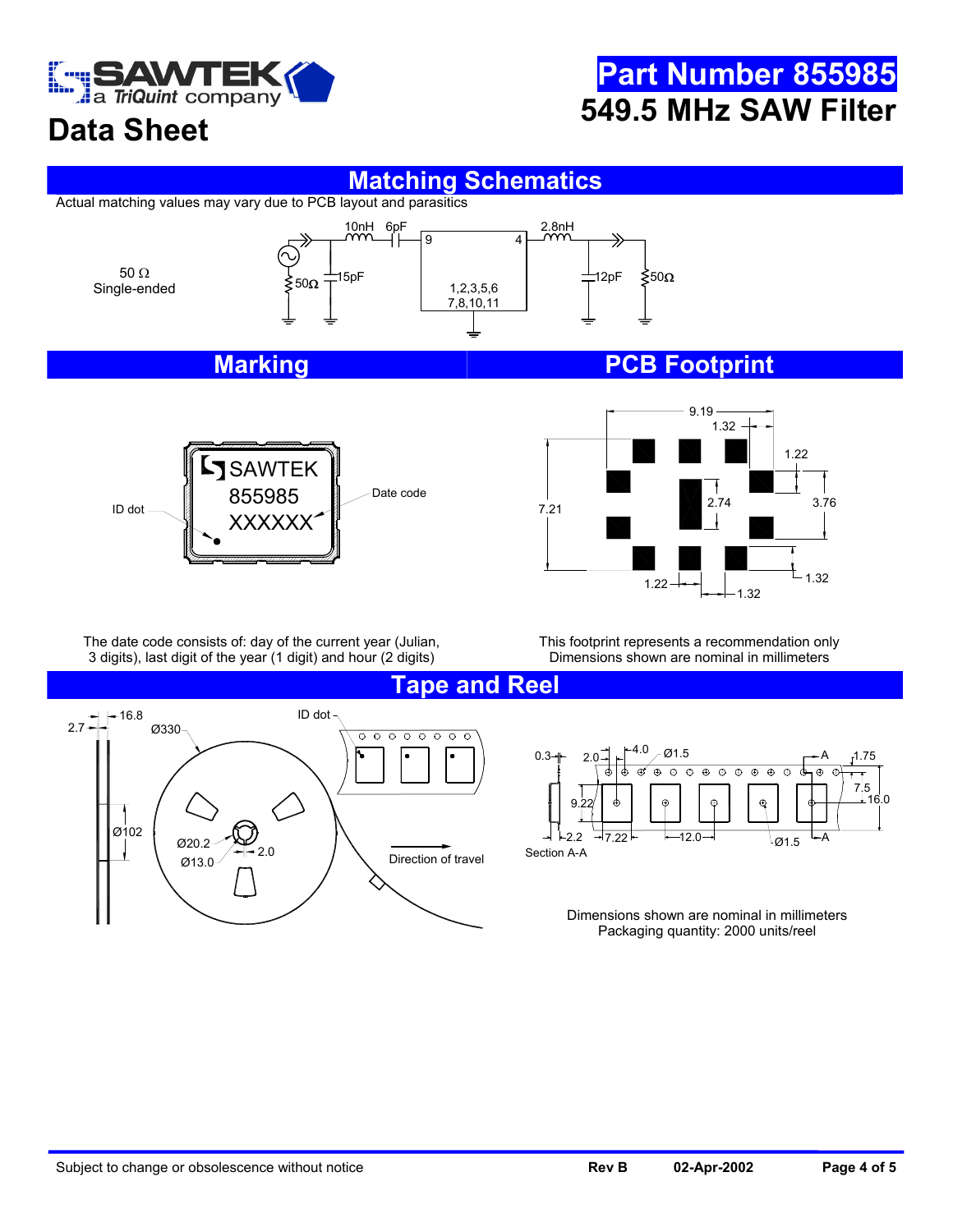

## **Part Number 855985 549.5 MHz SAW Filter**

## **Data Sheet**

| <b>Maximum Ratings</b>             |               |                |                |         |  |  |  |  |
|------------------------------------|---------------|----------------|----------------|---------|--|--|--|--|
| <b>Parameter</b>                   | <b>Symbol</b> | <b>Minimum</b> | <b>Maximum</b> | Unit    |  |  |  |  |
| <b>Operating Temperature Range</b> |               | -10            | +65            | $\circ$ |  |  |  |  |
| Storage Temperature Range          | sta           | -40            | +85            | $\sim$  |  |  |  |  |

#### **Warnings**

#### Electrostatic Sensitive Device (ESD)

• Avoid ultrasonic exposure

#### **Links to Additional Technical Information**

[PCB Layout Tips](http://www.sawtek.com/techsupport.htm) **CHACK CONSTRESS CONSTRESS CONSTRESS CONSTRESS CONSTRESS CONSTRESS CONSTRESS CONSTRESS CONSTRESS [Soldering Profile](http://www.sawtek.com/techsupport.htm)** 

[S-Parameters](mailto:custservice@sawtek.com?subject=S-parameter request) **S-Parameters [Other Technical Information](http://www.sawtek.com/techsupport.htm)** 

#### **ENSAWTEK**

PO Box 609501 Orlando, FL 32860-9501 USA

**Contact Information**  Phone: +1 (407) 886-8860

Fax: +1 (407) 886-7061 Email: [custservice@sawtek.com](mailto:custservice@sawtek.com) Web: [www.sawtek.com](http://www.sawtek.com/)

Or contact one of our worldwide Network of [sales offices,](http://www.sawtek.com/contacts/salemain.htm)  [Representatives or distributors](http://www.sawtek.com/contacts/salemain.htm)